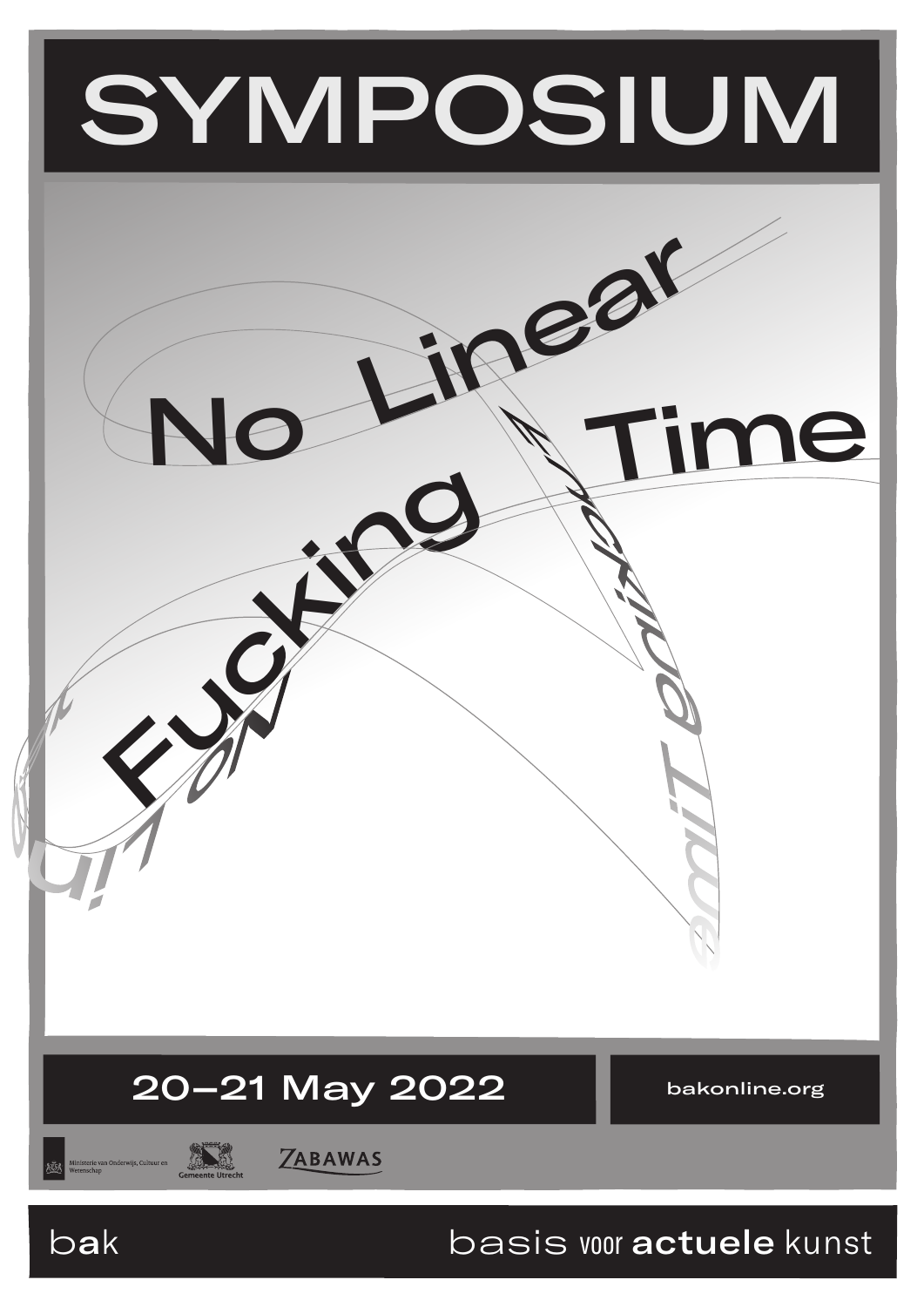# Symposium: *No Linear Fucking Time*

Friday 20 and Saturday 21 May 2022

Friday 16.30–22.00 hrs Saturday 10.00–22.00 hrs

BAK, basis voor actuele kunst, Utrecht and online Schedule subject to change. All times are CEST.

With contributions by: Isshaq Al-Barbary (artist and researcher, Amsterdam), Clara Balaguer (community editor, BAK, basis voor actuele kunst, Utrecht), Merve Bedir (architect and researcher, Rotterdam), Sarafina Paulina Bonita (performance artist, Rotterdam), Olga Bryukhovetska (cultural theorist, Kyiv), Zoénie Liwen Deng (coordinator of civic praxis, BAK, basis voor actuele kunst, Utrecht), Anfisa Doroshenko (researcher, Goor), Andrea Elera (artist and curator, Amsterdam), Elvira Espejo Ayca (artist and poet, La Paz), Gabriel Fontana (artist and researcher, Rotterdam), Max Haiven (writer and educator, Lakehead Bay), Nicoline van Harskamp (artist, Amsterdam), Jeanne van Heeswijk (artist, Rotterdam), Femke Herregraven (artist, Amsterdam), Maria Hlavajova (general and artistic director, BAK, basis voor actuele kunst, Utrecht), Walidah Imarisha (educator, writer, and artist, Portland), Jerrau (DJ, Amsterdam), Wietske Maas (curator of research and publications, BAK, basis voor actuele kunst, Utrecht), Jumana Manna (artist, Berlin), Claudia Mártinez Garay (artist, Amsterdam), Natasha Matteson (curator and director, Afghan Refugee Resettlement at Uplift Afghanistan Fund, New York), Jason-Allen Paisant (poet, researcher, and educator, Leeds), Yuri Pattison (artist, Paris), Amanda Piña (artist, Vienna and Mexico City), Rachael Rakes (curator of public practice, BAK basis voor actuele kunst, Utrecht), Susan Schuppli (artist and researcher, London), Timur Si-Qin (artist, New York), Rolando Vázquez (writer and educator, Utrecht), and Evelyn Wan (researcher, Utrecht), among others.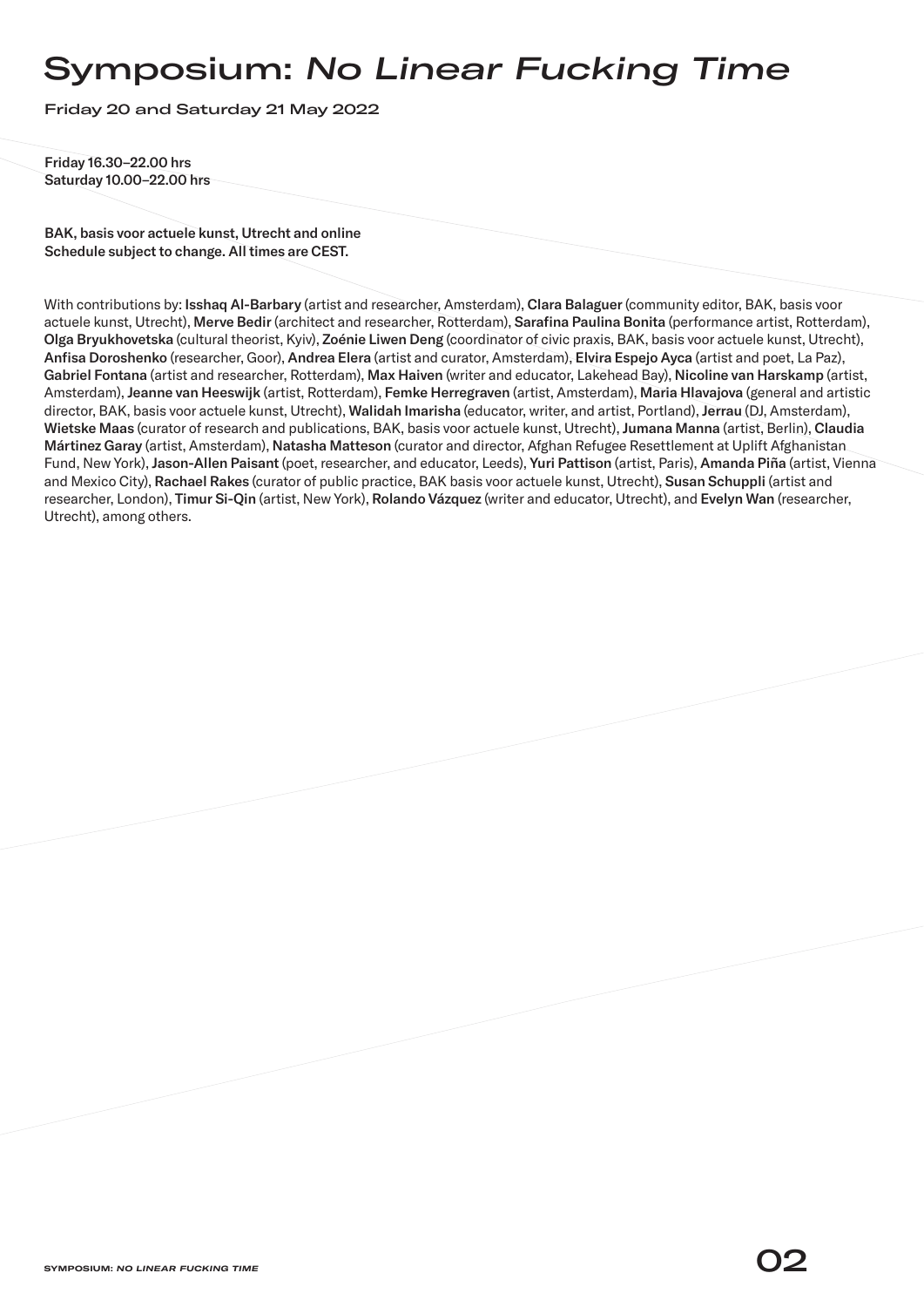Coinciding with the closing of the exhibition *No Linear Fucking Time*, this two-day symposium, taking place on-site at BAK and online, gathers several methods of thinking and practice geared toward equitable and sustainable socio-temporal models. In keeping with the motivation of the overall project—which is grounded in understanding and challenging progressive, abstract, and western formulations of time—the symposium engages with the histories of linear time in concert with various alternative scales that manifest across different lived experiences. Temporal concepts like seed time, space-time, visionary fiction, anticolonial agencies, and ancestral presents mingle here with historical, industrial, and financial hauntings. The presentations grapple with contemporary urgencies such as refugee and border time, intergenerational debt, the blurred boundaries between labor time and rest, and the accelerated timeline of ecological extraction. For more resources on this project, please see the *Prospections* journal focus at bakonline.org.

*No Linear Fucking Time* is convened by BAK's curator of public practice Rachael Rakes with artist-interlocutors Femke Herregraven, Jumana Manna, and Claudia Martínez Garay, as well as writer Amelia Groom,

*No Linear Fucking Time* is part of the long-term BAK research itinerary *Propositions for Non-Fascist Living* (2017–ongoing) and has been made possible with the support of Dutch Ministry of Education, Culture and Science; City Council, Utrecht; and Stichting Zabawas, The Hague. The publication and launch of *Toward the Not Yet: Art as Public Practice* has been additionally supported by VSB Fonds, Utrecht, and VriendenLoterij Fonds, Amsterdam.

BAK's main partner in the field of education and research is HKU University of the Arts Utrecht, Utrecht.

**ZABAWAS** .<br>Ministerie van Onderwijs, Cultuur er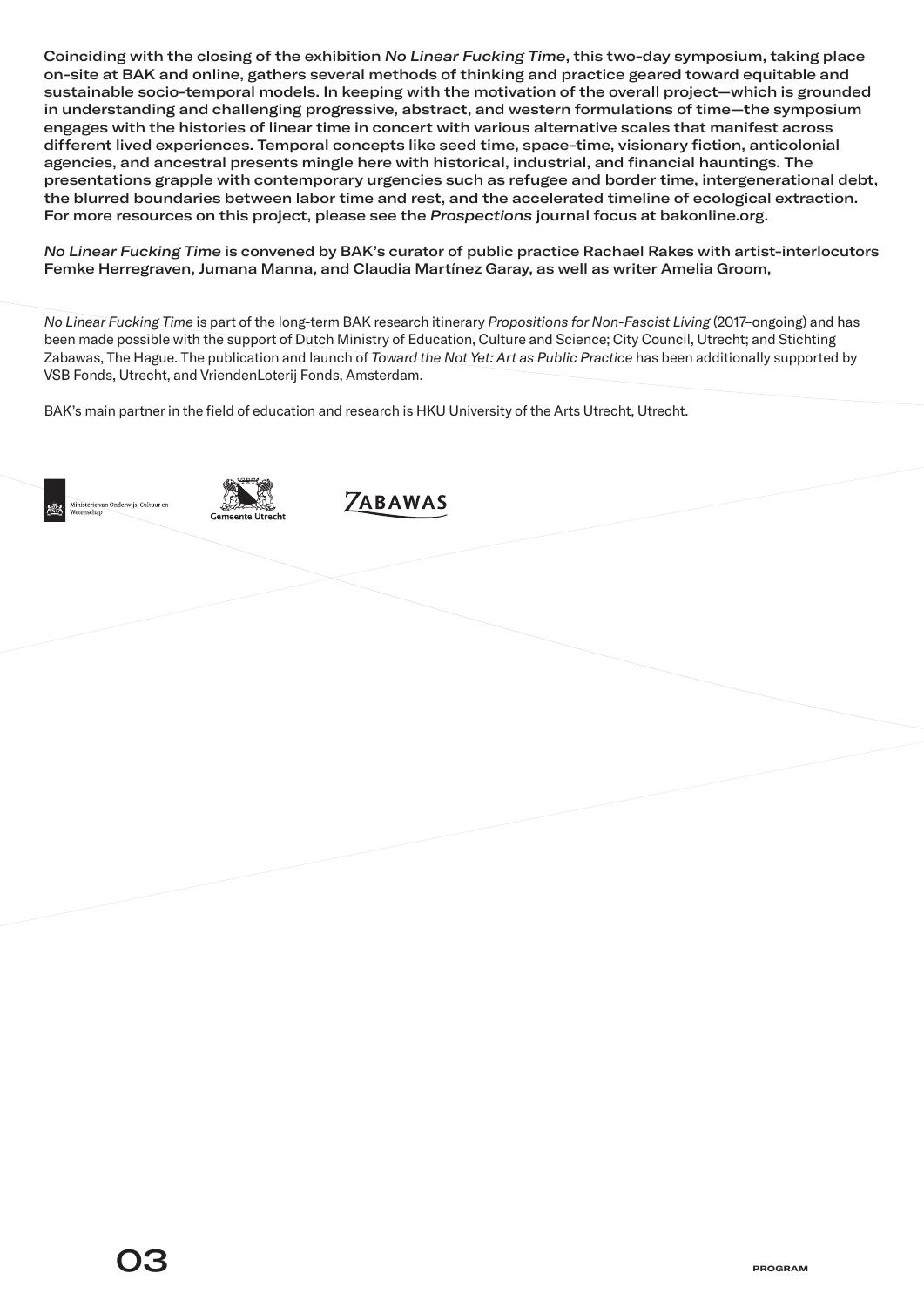### **FRIDAY, 20 MAY 2022**

16.30–17.00 hrs DOORS OPEN A possibility to visit the exhibition *No Linear Fucking Time*

17.00–17.45 hrs WELCOME AND INTRODUCTION Maria Hlavajova and Rachael Rakes

17.45–19.30 hrs ROUNDTABLE DISCUSSION

# *Disjunctive Temporalities of Migration and Refuge*

Isshaq Al-Barbary (online), Merve Bedir, Olga Bruyukhovesta (online), and Anfisa Doroshenko, moderated by Natasha Matteson with Rachael Rakes

Forced displacement has been an endemic part of ongoing imperial violence through multiple generations—and flares up, especially, when that violence surges. The act of leaving or migrating is attended by multiple specific temporalities: the right to leave, when there is a right to leave, is disintegrated by being forced to wait. There is the scramble of fleeing from home, city, or country; the haze of living in hiding; and the limbo of the lily-pad country or the camp. Seemingly endless bureaucratic delays extend life into a daily impermanence: waiting for visas, for embassy interviews, and for biometrics collection. The intermittent relief of departing is matched with the incessant news of brutality and erasure close to home. A kind of time-dislocation occurs between family members at home and those abroad, over years, over decades, fueling a sense of separation. The contributors to this discussion bring their own experiences of and on displacement, doing so with the heavy weight of time in mind and with consideration for those who are left behind.

19.30–20.00 hrs BREAK Light snacks provided

### 20.00–21.30 hrs LECTURE, BOOK LAUNCH, AND DISCUSSION

# *Toward the Not-Yet: Art as Public Practice*

Clara Balaguer, Merve Bedir, Gabriel Fontana, Nicoline van Harskamp, Jeanne van Heeswijk, Maria Hlavajova, Walidah Imarisha (online), Rachael Rakes, and Jun Saturay (for the basic activist kitchen)

This presentation includes a lecture by Walidah Imarisha titled *Notes on Black Subversive Time Travel and Visionary Fictions,* which is followed by a reading and discussion with editors and contributors to the book *Toward the Not-Yet: Art as Public Practice.* The publication combines handbook, dictionary, and anthology, and gathers artistic and cultural practices that are propositional, collective, and centered on the yearning for a just life-in-common. While future-oriented, these practices abandon a "universal" progressive route forward, instead enlivening a different chronopolitics: that of the not-yet. Powered by imagination-as-practice and the commitment to decolonial futurity, the contributors—among them artists, scholars, activists, poets, writers, and organizers—reflect on and propose forms of practicing equitable life in relation with one another, Earth, and time; models for safer spaces for humans and nonhumans; ways of radically shifting policies and planetary priorities; and tactics and methods of creating sanctuary. Catalyzed by the work of artist Jeanne van Heeswijk, which focuses on radicalizing situated civic processes, *Toward the Not-Yet: Art as Public Practice* imagines and enacts alternative ways of being together.

21.30 hrs RECEPTION Refreshments provided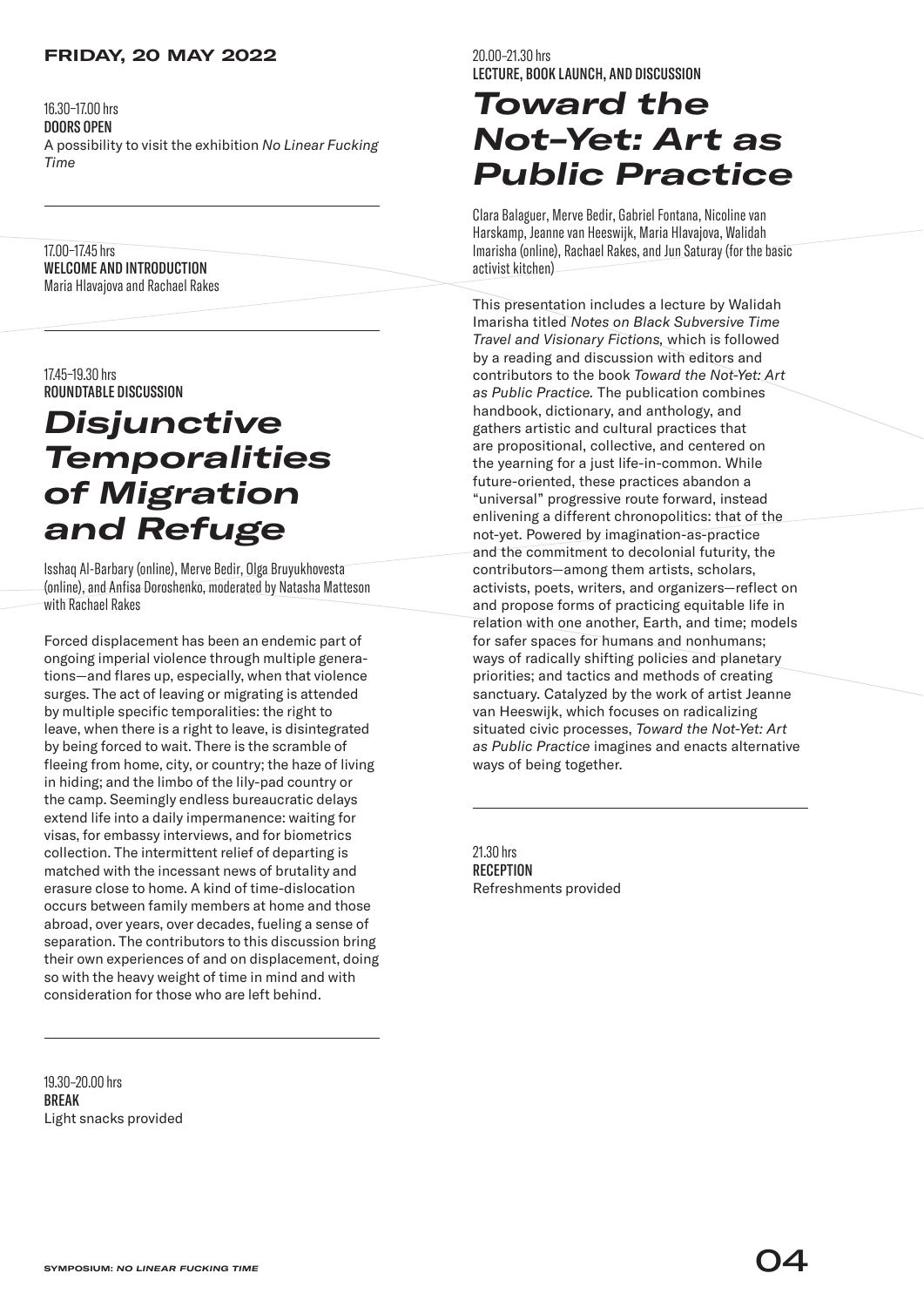### **SATURDAY, 21 MAY 2022**

10.00–10.30 hrs DOORS OPEN A possibility to visit the exhibition *No Linear Fucking Time*

10.30–11.00 hrs WELCOME AND INTRODUCTION Maria Hlavajova and Rachael Rakes

11.00–12.30 hrs PANEL

# *The Techno-Colonization of Time: On Clocks, Zones, and Regimes of Precision*

Yuri Pattison and Evelyn Wan, moderated by Femke Herregraven with Zoénie Liwen Deng

This presentation pairs artist Yuri Pattison (whose work *World Clock (True Time Replica)* is part of the exhibition *No Linear Fucking Time*) with industrial and algorhythmic time researcher Evelyn Wan. Through artistic and discursive methods, Pattison explores the relationships and entwined histories that the development of precision timekeeping share with exploration, colonial conquest, and extraction. Wan, meanwhile, looks at clockwise and anti-clockwise motions embedded in folk beliefs, witchcraft, and early science and technology in the west, alongside othered narratives in the development of contemporary internet and data infrastructure which build upon the colonial capture of time and capitalist time disciplining.

12.30–14.00 hrs PANEL

# *Debt as Future Haunting: Banks, Insurance, and the Unpayable*

Max Haiven and Femke Herregraven, moderated by Rachael Rakes

Artist and *No Linear Fucking Time* interlocutor Femke Herregraven and writer and educator Max Haiven each deal in their work with the way that the financial structures established in the colonial past foreclose the future. Taking activist and scholar Ruth Wilson Gilmore's observation that financialized systems of prisons in the United States "fix" capitalism's crises at the expense of poor, working, and racialized people, Haiven suggests that profound global violence is continually unleashed in order to appease the providential market through a million minor acts of risk management. Herregraven explores the origins of ABN-AMRO bank, among other institutions first established during the Atlantic slave trade, and shows how the debts and accumulations created at that time overabundantly persist today. These presentations excavate some of the historical and structural foundations of the current hyper-capitalist condition and offer provocations of common struggles to abolish it.

14.00–15.00 hrs LUNCH BREAK Lunch by La Cucina Nomade available for purchase at BAK or in advance online

15.00–16.30 hrs PANEL

# *Soil Times: Anti-extractive Life with Lands*

Jason-Allen Paisant (online), and Timur Si-Qin (online), moderated by Jumana Manna with Wietske Maas

The contributors to this panel consider how human relations toward land and landscape and understandings of autonomies and temporalities of non-human beings relate to shaping the worlds. In artist and *No Linear Fucking Time* interlocutor Jumana Manna's work, such as the recent films *Wild Relatives* (2018) and *Foragers* (2022)*,*  seeds, plants, and territories are understood in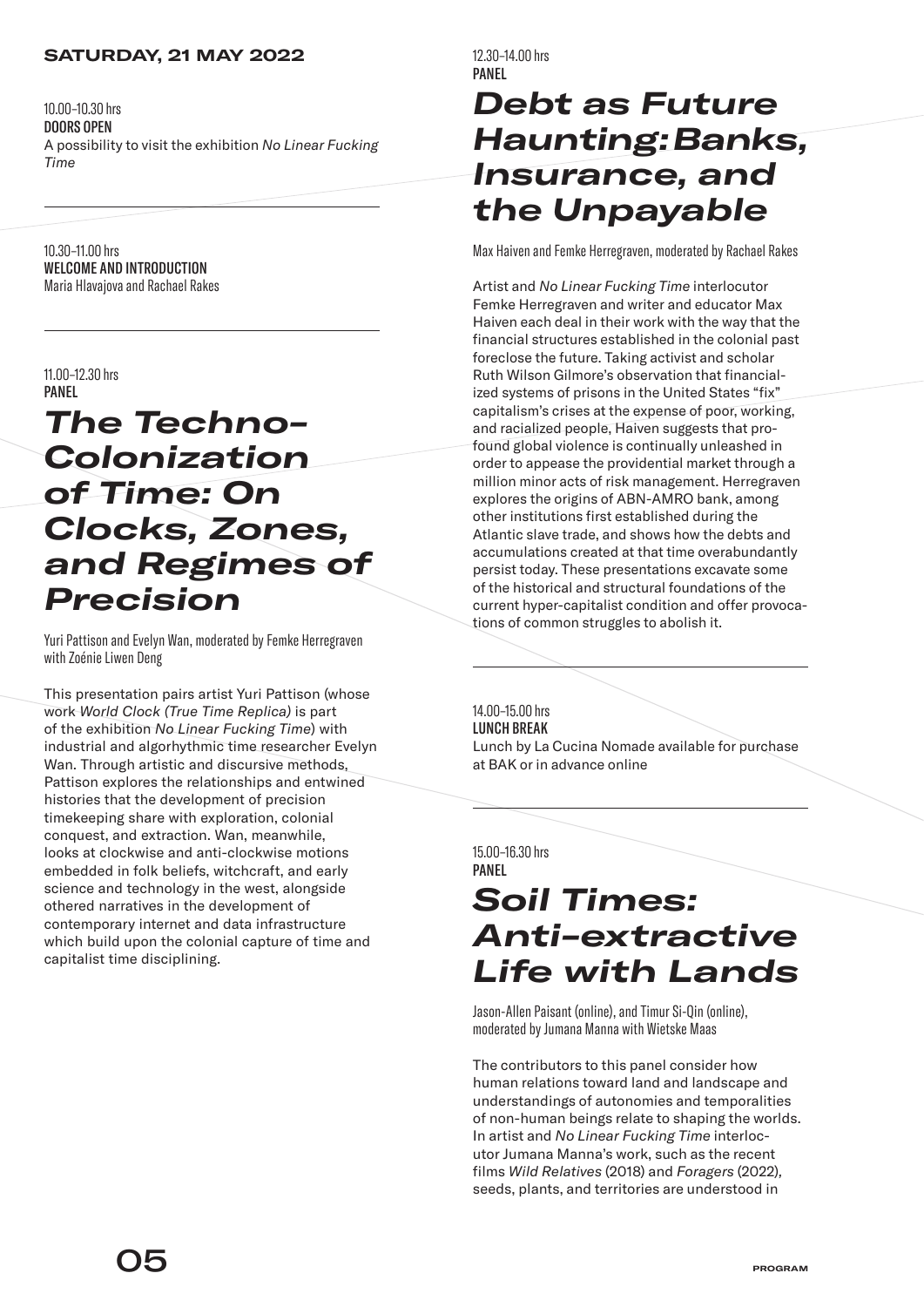complex and politically motivated contestation that determines future claims to land, home, and traditions. Jason-Allen Paisant's essays and poetry apprehend colonial history and antiblackness in terms of severed ties with the landscape and "the robbery of time from Black life." He meanwhile posits how poetry can offer a practice of slowness and a deepening of time, through which new forms of connectedness—amongst and beyond humans—become possible. Artist Timur Si-Qin, in his ongoing series *Heaven is Sick* (2020–ongoing), writes about how Christian ideology and values have promoted an extractive attitude toward nature. Westerners are raised to regard nature as a soulless and limitless resource for humans to use and to hold in dominion, whereas several indigenous and native worldviews have recognized nature as not only alive and sentient, but a critical part of ecological time.

16.30–18.00 hrs ROUNDTABLE DISCUSSION

# *Echoes and Presages: Ancestral Knowledges in Time*

Elvira Espejo Ayca (online), Amanda Piña (online), and Rolando Vásquez, moderated by Andrea Elera, Claudia Mártinez Garay, and Rachael Rakes

This roundtable discussion brings together cultural workers whose practices seek to survive in time, questioning and investigating dynamics around cultural objects and ancestral knowledges. Focusing particularly on Indigenous and inherited practices in Latin America, the artists and thinkers here discuss the complexities around abandoning traditions to make way for progress and modernity; cultural racisms; and ways of working against the extirpation and erasure of traditional knowledges, while seeking spaces to inhabit life and work amongst these erasures. Practicing, remembering, and reconnecting are creative and insurgent ways through which the encounter with what comes before can be revived, and challenge progressive, western, and so-called normative readings and representations of art and knowledge.

18.00–18.30 hrs BREAK Light snacks provided

18.30–20.00 hrs ILLUSTRATED LECTURE

### *Exposure Time*

Susan Schuppli (online), followed by a conversation moderated by Maria Hlavajova

Ice cores are distinguished by their frozen stratigraphy, whereby each successive layer of snowfall that compresses to form polar ice contains an atmospheric archive of planetary processes. They are the key materials that have enabled the provocative claim that the Earth contains the modern human construct of "history." Yet, as is shown in artist Susan Schuppli's recent environmental video works, the time of ice is itself not contiguous and is subject to complex englacial foldings that also trouble the modelling of the Earth's past climates. In *Cold Cases* (2021), for example, the temporal strata of events are deeply entangled with the material and political conditions the works seek to unpack. This illustrated lecture explores the weaponization of temperature and the utilization of the convention of the timeline, not to demonstrate a linear movement toward the present, but rather as a way to play back history; to enter into the long durée of events; and to expand and contract the time of events. This is done in order to investigate the ongoing legacies of settler-colonialism, wherein seemingly disparate cases of violence can be seen to produce connections and continuities over time.

#### 20.00–20.30 hrs ECHOPHONIC ENDNOTE Clara Balaguer, Jeanne van Heeswijk, and Sarafina Paulina Bonita

This choral reflection by cultural worker Clara Balaguer, artist Jeanne van Heeswijk, and performance artist Sarafina Paulina Bonita culminates the discursive part of the symposium. Here, the three practitioners gather up, process, respond, and react to the several strands, attitudes, and ideas proposed over the previous minutes, hours, and days. These annotations are an offering to process, be present, and move into a phase of repose, and then repositioning.

20.30–22.00 hrs DJ SET AND RECEPTION Music by Jerrau Refreshments provided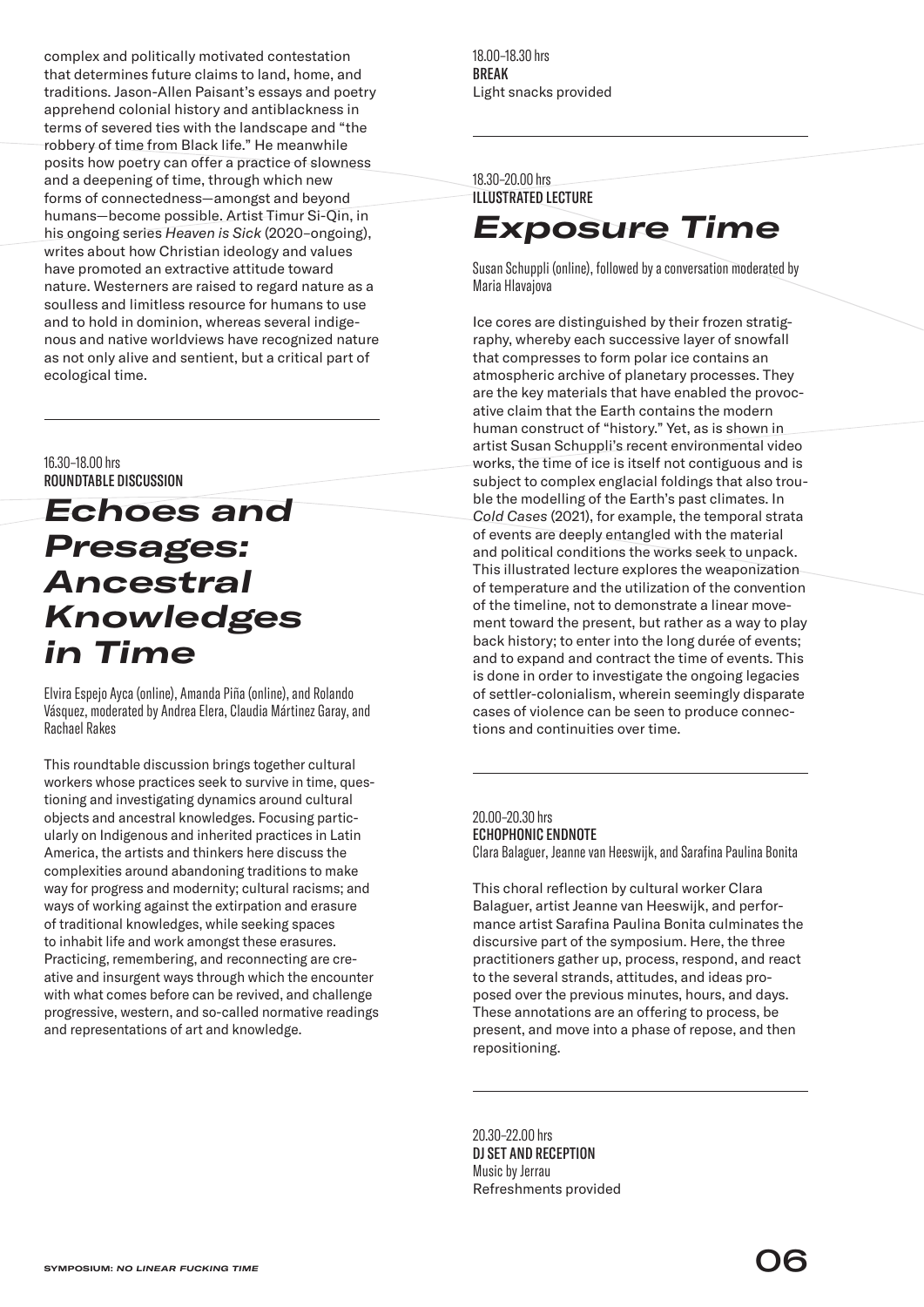# Contributors

Jason Allen-Paisant is a lecturer in Caribbean poetry and decolonial thought at the University of Leeds, Leeds, where he is also director of the Institute for Colonial and Postcolonial Studies, board member of LUCAS (Leeds University Centre for African Studies), and member of the Poetry Centre. Allen-Paisant graduated from the University of Oxford, Oxford in 2015, and joined the University of Leeds, Leeds in 2016 as a Leverhulme Early Career Fellow. In his own research, he explores the ways in which Afro-diasporic artists and communities shape their futures through embodied, living philosophies. Thereby, his work is deeply concerned with poetry; its embodied, spatialized, and sensed ontologies; and the overlaps between poetry and philosophy. His creative writing (poetry, memoir, and critical life writing) addresses issues of time, race, class, and the environmental conditions underpinning Black identity. It has appeared on *BBC,* in *The Guardian, Granta, The Poetry Review,* and *Callaloo: Journal of African Diaspora Arts and Letters*—whose editorial board he serves on. His book *Thinking with Trees* (2021) has garnered international critical acclaim. Allen-Paisant lives and works in Leeds.

Clara Balaguer is a cultural worker. She is presently curator of civic praxis/community portal at BAK, basis voor actuele kunst, Utrecht. Balaguer is the coordinator of the Social Practices Department at Willem de Kooning Academy, Rotterdam and teaches at the Experimental Publishing Department at Piet Zwart Institute, Rotterdam. In the Philippines, she co-founded Hardworking Goodlooking, a cottage industry publishing hauz, and The Office of Culture and Design, a research platform and residency program that articulated cultural programming with rural and underserved communities. Through her projects, she is interested in the value of vernacular material

culture and processes of collectivizing authorship. She often adopts collective or individual aliases that intimate her service in a given project, the latest of which is To Be Determined. She has lectured and exhibited work at the Walker Art Center, Minneapolis; Harvard GSD, Massachusetts; Strelka Moscow, Moscow; Asia Culture Center, Gwangju; Singapore Art Museum, Singapore; and Hangar Barcelona, Barcelona. Balaguer lives and works in Rotterdam.

Isshaq Al-Barbary works in social practice, performances, and placemaking. His practice engages the relations between art, statelessness, and extraterritoriality. Al-Barbary was born in Beit Jibrin refugee camp, Palestine, and currently lives and works between Amsterdam and Bethlehem. He has shown his work (carried out collaboratively) at Van Abbemuseum, Eindhoven and the Serralves Museum, Porto. His work has been included in Bienal de São Paulo, São Paulo; Qalandya International, Jerusalem; Documenta 14, Kassel; and Chicago Architecture Biennial, Chicago. He was a BAK Fellow and a participant and coordinator of Campus in Camps, an educational program that activated collective critical learning environments in Palestinian refugee camps. Al-Barbary is a founding member of Al Maeishah, a communal learning environment in which participants explore and practice neighboring and hospitality as radical political acts.

Merve Bedir is an architect and researcher and a current 2021/2022 BAK Fellow. She co-founded Mutfak Workshop focusing on the kitchen as a cultural space in Gaziantep, Turkey; Aformal Academy, an experimental school program in Pearl River Delta region, China; and Center for Spatial Justice in Istanbul, Turkey. Merve has a PhD from Delft University of Technology, Delft, and her ongoing work examines infrastructures of hospitality and mobility. Merve curated *Uncommon River*, Plovdiv, Bulgaria, 2015; *Vocabulary of Hospitality*, Istanbul, Turkey, 2015; and *Automated Landscapes*, Shenzhen, 2017 and 2019, China. Her work *Floor Table* will be part of *Designing Peace*, Smithsonian Design Museum, New York, 2022. Recently, *Unsettled Urbanism* was exhibited in Matadero Madrid, 2020, and in the main exhibition of Venice Architecture Biennale, Venice, 2021. Bedir has written in *Harvard Design Magazine* (2019), *AD Magazine* (2019), and *The Funambulist* (2018), among

others, and has forthcoming chapters in *Radical Pedagogies* (MIT Press, 2021), *Contentious Cities* (Routledge, 2021), *Architectures of Emergency* (Taurus, 2021), and *Public Space in a Chinese Megaregion* (Routledge, 2021). She lives and works in the Netherlands, and is part of the BAK Cell, Utrecht.

Olga Bryukhovetska is associate professor of cultural studies at the National University of Kyiv-Mohyla Academy, Kyiv, where she teaches courses on film theory and visual culture. She is co-founder of the Visual Culture Research Center at the National University of Kyiv-Mohyla Academy, Kyiv. Her research focuses on the political dimensions of visuality. She publishes in Ukrainian and English and her English language texts have appeared in *Art-It*, *Red Thread*, *KinoKultura*, *Apparatus: Film, Media and Digital Cultures in Central and Eastern Europe, Frieze*, and *L'Internationale*. As a researcher in visual culture she participated in numerous projects such as *Gender Check: Femininity and Masculinity in the Art of Eastern Europe* (2010); *Memory at War: Cultural Dynamics in Poland, Russia and Ukraine* (2008–2012); *FORMER WEST*  (2008–2016 ); *The Ukrainians* (2014); *10 Things Everyone Should Know About Ukraine* (2021); and *"People don't like to look at this…" The Cinema of Kira Muratova* (2021).

Zoénie Liwen Deng writes semi-ekphrastic poems and art-related essays, and organizes events around social practices. She works as the civic praxis/community portal coordinator at BAK, basis voor actuele kunst, Utrecht and at Waag Society as concept developer on arts and technology projects. She obtained her PhD in cultural studies from University of Amsterdam, Amsterdam. Her PhD research focused on the non-oppositional criticalities of contemporary socially engaged art in urbanizing China. Her research and artistic interests include social practices, artivism, feminisms, anarchisms, the New Associationist Movement, alternate ways of living and learning together, non-western perspectives, and decolonial ethics and politics. She co-curated the *Transformer Summit* at Artsformation and *Now water can flow or it can crash, my friend*, a public program at Framer Framed, Amsterdam, in 2021.

Anfisa Doroshenko is a PhD student at the National University of Kyiv-Mohyla Academy, Kyiv. She is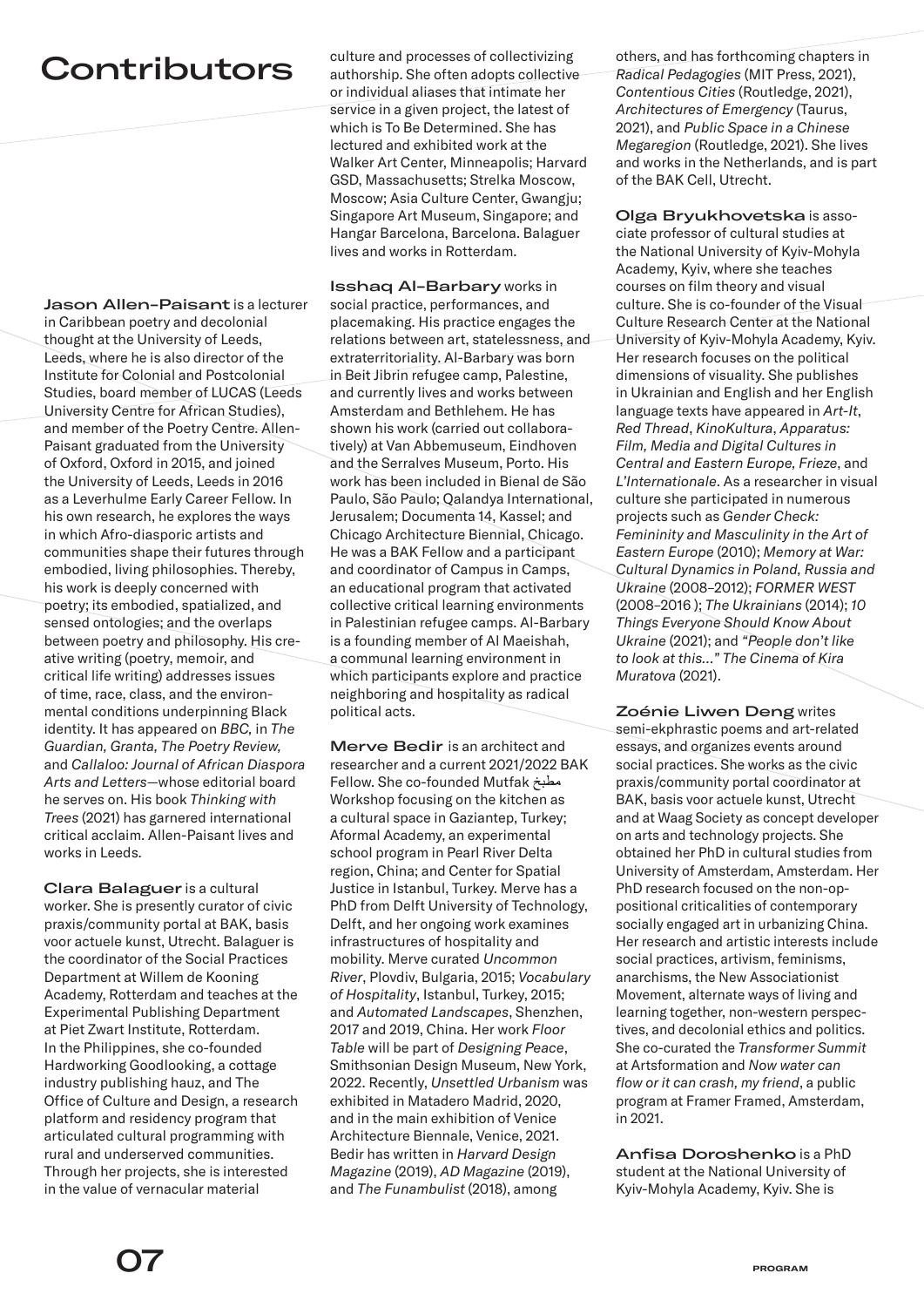interested in different concepts and conceptualizations of "shimmering," or light effects, which represent instability and uncertainty. She is a senior research fellow at the Khanenko Museum, Kyiv, and focuses on modern and contemporary graphic art (1880 to the present) at the Department of Prints and Drawings. After the military invasion of Ukraine, she is temporarily based in Goor.

Andrea Elera is a visual artist, educator, and organizer. Since 2008, she has organized art projects and platforms for critical action centered on the public role of artists and cultural institutions. She served as head of the visual arts office at the Municipality of Miraflores, Lima, and has been part of the curatorial team of Sala Luis Miró Quesada Garland, Miraflores. She has previously worked in the educational department of Lima Art Museum, Lima. In 2008, she co-founded the art space Casa Pausa (2008–2018). She holds a master's degree in art education from ArtEZ, Arnhem, and a bachelor's of fine arts from Pontificia Universidad Católica del Perú, Lima. She is currently studying as part of the Art and Performance Research Studies Department at University of Amsterdam, Amsterdam.

Elvira Espejo Ayca is a plastic artist, weaver, and narrator of the oral tradition of her place of origin (ayllu Qaqachaka, Avaroa province, Oruro). A speaker of Aymara and Quechua, she is the director of the Museo Nacional de Etnografía y Folklore, La Paz. She is author of *Kaypi Jaqhaypi/Por aquí, por allá* (2018), *Sawutuq parla* (2006), and *Phaqar kirki-t ́ikha takiy takiy/Canto a las Flores* (2006), for which she received the International Poet Prize in the World Festival of Venezuelan Poetry (2007). She is co-author of *Hilos sueltos: Los Andes desde el textil* (2007), *Ciencia de las Mujeres* (2010), *Ciencia de Tejer en los Andes: Estructuras y técnicas de faz de urdimbre* (2012), *El Textil Tridimensional: El Tejido como Objeto y como Sujeto* (2013) and *Tejiendo la vida: La Colección Textil del Museo Nacional de Etnografía y Folklore, según la cadena de producción* (2013). In collaboration with the Bolivian musician Álvaro Montenegro, she made *Thakhi/La Senda Canciones a los animales* (2007) and *Utachk kirki/Canto a las casas* (2011). She won the Eduardo Avaroa first prize in Arts, Native Textiles Specialty, La Paz, Bolivia (2013), and the first prize for Native Creation in Literature, Poetry Specialty at the Arica Barroca Festival of South Andean Art, Chile (2018). Espejo Ayca lives and works in La Paz.

Max Haiven is a writer and teacher and Canada research chair in the radical imagination. His most recent books are *Palm Oil: The Grease of Empire* (2022), *Revenge Capitalism: The Ghosts of Empire, the Demons of Capital, and the Settling of Unpayable Debts*  (2020), and *Art after Money, Money after Art: Creative Strategies Against Financialization* (2018). Haiven is editor of *VAGABONDS*, a series of short, radical books from Pluto Press. He teaches at Lakehead University, Thunder Bay which occupies Anishinaabe territories on the northern shore of gichigami. He co-directs the ReImagining Value Action Lab (RiVAL), a workshop for the radical imagination, social justice, and decolonization. He lives and works in Canada.

Nicoline van Harskamp is an artist whose work considers acts of language and solidarity. Van Harskamp currently teaches as a professor for performative art at the University of Fine Arts Münster, Münster. Her live works were staged, among other places, at Museum of Contemporary Art Antwerp, Antwerp; Urbane Künste Ruhr, Bochum; Steirischer Herbst, Graz; Project Arts Centre, Dublin; Tate Modern, London; KunstWerke, Berlin; New Museum, New York; Stedelijk Museum, Amsterdam; Arnolfini, Bristol; Serralves Foundation, Porto; and Kaaitheater, Brussels. She has exhibited her video and installation works in art centers, universities, and festivals internationally. Her works about "Englishes" in relation to artists is accessible as a massive online open course at englishes-mooc.org. Her latest book is *My Name Is Language* (2020, Scriptings and Archive Books). Van Harskamp works and lives in Amsterdam.

Jeanne van Heeswijk is an artist who facilitates the creation of dynamic and diversified public spaces in order to "radicalize the local." Her longscale community-embedded projects question art's autonomy by combining performative actions, discussions, and other forms of organizing and pedagogy in order to assist communities to take control of their futures. Her work has been featured in numerous books and publications worldwide, as well as internationally renowned biennials such as Liverpool, Shanghai, and Venice. She was the 2014–2015 Keith Haring Fellow in Art and Activism at Bard College, Annandale-On-Hudson; received the Curry Stone Prize (2012) for Social Design Pioneers; and the Leonore Annenberg Prize for Art and Social Change (2011).

Van Heeswijk was a BAK 2018/2019 Fellow and convened *Trainings for the Not-Yet,* 2019–2020, together with BAK, basis voor actuele kunst, Utrecht. She is the co-editor, with Maria Hlavajova and Rachael Rakes, of *Toward the Not-Yet: Art as Public Practice* (BAK/MIT Press, 2021)*.* She lives and works in Rotterdam.

Femke Herregraven is an artist who investigates which material base, geographies, and value systems are carved out by financial technologies and infrastructures. Currently, she is a creator doctus candidate at Sandberg Instituut, Amsterdam (2020–2023). She is also an alum of the Rijksakademie van beeldende kunsten, Amsterdam (2017–2018). Herregraven's work focuses on the effects of abstract value systems on historiography and individual lives. This research forms the basis for the conception of new characters, stories, objects, sculptures, sound, and mixed-media installations. Her current work focuses on the financialization of the future as a "catastrophe," and uses language as well as the voice to examine these monetized speculative catastrophes within our social, biological, and technological ecosystems. Selected solo exhibitions include: *Corrupted Air*, Future Gallery, Berlin, 2019; and *A reversal is what is expected*, Westfälischer Kunstverein, Münster, 2018. Together with *No Linear Fucking Time* artist Jean Katambayi Mukendi, and others, Herregraven is part of On-Trade-Off, an artist-led project on energy mythology around lithium. In 2019, she was nominated for the Prix de Rome. She lives in Amsterdam.

Maria Hlavajova is founding general and artistic director of BAK, basis voor actuele kunst, Utrecht, since 2000. She is the co-editor, with Jeanne van Heeswijk and Rachael Rakes, of the publication*Toward the Not-Yet: Art as Public Practice* (2021). Between 2008 and 2016 she was research and artistic director of FORMER WEST, which she initiated and developed as an internationally collaborative research, education, publication, and exhibition project, culminating with the publication *Former West: Art and the Contemporary After 1989* (co-edited with Simon Sheikh, 2017). Hlavajova has instigated, organized, and co-organized numerous projects at BAK and beyond, including the series *Propositions for Non-Fascist Living* (2017–ongoing), *Future Vocabularies* (2014–2017), and *New World Academy* (with artist Jonas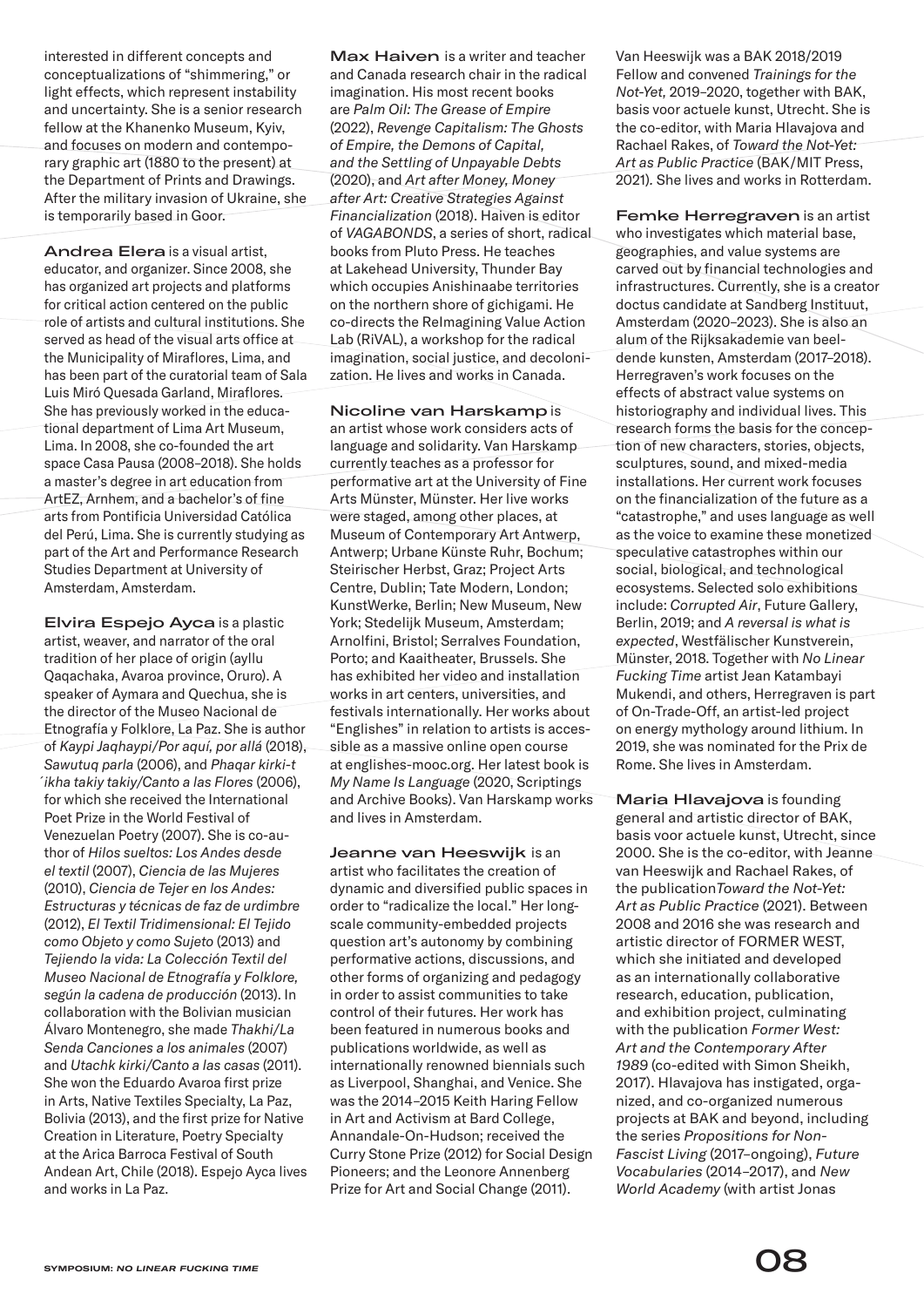Staal, 2013–2016), among many other international research projects. In 2011, Hlavajova organized the Roma Pavilion titled *Call the Witness* in the context of the 54th Venice Biennale, Venice, and in 2007 she curated the Dutch Pavilion titled *Citizens and Subjects* at the 52nd Venice Biennale, Venice. In 2000, Hlavajova co-curated Manifesta 3 in Ljubljana, titled *Borderline Syndrome: Energies of Defense*. In addition, Hlavajova is co-founder (with Kathrin Rhomberg) of the tranzit network, a foundation that supports exchange and contemporary art practices in Austria, Czech Republic, Hungary, and Slovakia. Hlavajova lives and works in Amsterdam and Utrecht.

Walidah Imarisha is an educator, writer, and spoken word artist. She is an assistant professor in the Black Studies Department at Portland State University, Portland, where she is also director of the Center for Black Studies. Imarisha's fields of interests include Oregon Black history, carceral systems and abolition, creative nonfiction writing, visionary fictions, and the history of social movements. She is co-editor of the anthologies *Octavia's Brood: Science Fiction Stories From Social Justice Movements* (with adrienne maree brown, 2015) and *Another World is Possible* (with Jee Kim et al., 2002). She is also author of the poetry collection *Scars/ Stars* (2013). Her nonfiction book *Angels with Dirty Faces: Three Stories of Crime, Prison and Redemption* (2016) won a 2017 Oregon Book Award. She was one of the founders and first editor of the political hip hop magazine *AWOL.* In 2015, she received a Tiptree Fellowship for her science fiction writing. Imarisha lives and works in Portland.

Jerrau Oehlers, better known by his stage name of Jerrausama, is a Dutch DJ of Surinamese descent residing in Amsterdam. His sound is strongly influenced by alternative hip hop, house, and bass club music, despite his genre-defying nature. His curiosity and enjoyment of discovering new music led him to create his own radio shows at Red Light Radio, Stranded FM, and RRFM.

Sarafina Paulina Bonita queer Surinamese-Dutch performance artist who works with language, translation, ancestry, gender codes, and racial biases. They create performances and poetry from an intersectional approach that focuses on the lived experience of the other.

Wietske Maas is an artist and cultural worker. Since 2014 she has worked as a researcher, curator, and (managing) editor for multiple programs and publication projects at BAK, basis voor actuele kunst, Utrecht. Between 2008 and 2018 she worked as curator for the European Cultural Foundation. In her artistic practice she focuses on political ecology and the urban sphere as a site of transformative assembly. Maas has developed and participated in projects in international contexts including Haus der Kulturen der Welt, Berlin, 2015–2016; e-flux, New York, 2015; and Kunsthistorisches Museum, Vienna, 2012. Recent co-edited publications include *Propositions for Non-Fascist Living: Tentative and Urgent* (co-edited with Maria Hlavajova, 2019) and *Courageous Citizens: How Culture Contributes to Social Change* (co-edited with Bas Lafleur and Susanne Mors, 2018). She has contributed to the edited volumes *Botanical Drift: Protagonists of the Invasive Herbarium* (2018); and *Supercommunity: Diabolical Togetherness Beyond Contemporary* (2017). Maas lives and works in Amsterdam and Berlin.

Jumana Manna is a visual artist working primarily with film and sculpture. Her practice explores how power is articulated through relationships, thereby often focusing on the body, land, and materiality in relation to colonial inheritances and histories of place. She graduated with a master's degree in aesthetics and politics from CalArts, Los Angeles. Manna held numerous solo exhibitions such as *Three Films*, The Island Club, Limassol, 2020; and *Cache (Insurance Policy)*, ar/ge Kunst, Bolzano, 2019. Most recent and upcoming exhibitions include *Therein / Thereof / Thereto*, Standard Gallery, Oslo, 2021; *The Setting of Noon*, Hollybush Gardens, London, 2021; *Wild Relatives*, Tensta Konsthall, Stockholm, 2020; and *The Relative Naive*, galerie weisser elefant, Berlin, 2019. Manna was awarded the A.M. Qattan Foundation's Young Palestinian Artist Award in 2012 and the Ars Viva Prize for Visual Arts (2017). She lives and works in Berlin.

Claudia Martínez Garay is an artist whose practice encompasses painting, sculpture, printmaking, video, and site-specific installation. Her work deals with pre-Colombian aesthetics, artefacts from Incan civilization, and the socio-political memory and history of Perú. Through these themes she seeks to challenge the persistence of colonialist frameworks and official

narratives informing understandings of the pre-Columbian cultures. Between 2016 and 2017, she was a resident of Rijksakademie van beeldende kunsten in Amsterdam. Solo exhibitions include (selection): *A las revoluciones, como a los árboles, se les reconoce por sus frutos / Revolutions, like trees, are recognized by their fruits*, GRIMM Gallery, Amsterdam, 2019; and *¡Kachkaniraqkun! / ¡Somos aún! / ¡We are, still!*, Art Basel Miami Beach, New York, 2018. Furthermore, she was part of various group exhibitions, among them *A Fair Share of Utopia*, Nest and CBK Zuidoost, The Hauge, 2020; and *THE FACULTY OF SENSING: Thinking With, Through, and by Anton Wilhelm Amo*, Kunstverein Braunschweig, Braunschweig, 2020. Martínez Garay lives and works in Amsterdam and Lima.

Natasha Matteson is a

researcher, curator, and director of Afghan refugee resettlement at Uplift Afghanistan Fund, where they coordinate rare evacuation and resettlement efforts. Prior to that, they were working to evacuate at-risk Afghans with Last Exit Kabul. Matteson was previously a researcher at BAK basis voor actuele kunst, Utrecht and assistant curator at The Contemporary Jewish Museum, San Francisco. In addition, Matteson has organized programs and exhibitions at The Hessel Museum of Art and Abrons Arts Center, New York and 100 Percent Gallery, San Francisco, and has held positions at Yerba Buena Center for the Arts, San Francisco and The David Ireland House, San Francisco. Matteson is a graduate of the Center for Curatorial Studies at Bard College, Annandale-on-Hudson and was a visiting lecturer in the photography program at Bard College, Annandale-on-Hudson. Matteson lives and works in Queens.

Yuri Pattison is an artist with a focus on sculpture, video, and digital media. His practice explores how new technologies such as the digital economy and online communication have shifted and impacted the systemic frameworks of the built environment, daily life, and our perceptions of time, space, and nature. Among other recognitions, Pattison was awarded the Luma Arles Residency in France in 2018 and his practice was central to the prestigious CREATE Residency from 2014 to 2016. The latter concluded with a major solo show, namely *user, space*, Chisenhale Gallery, London, 2016. Other recent notable solo exhibitions include *the*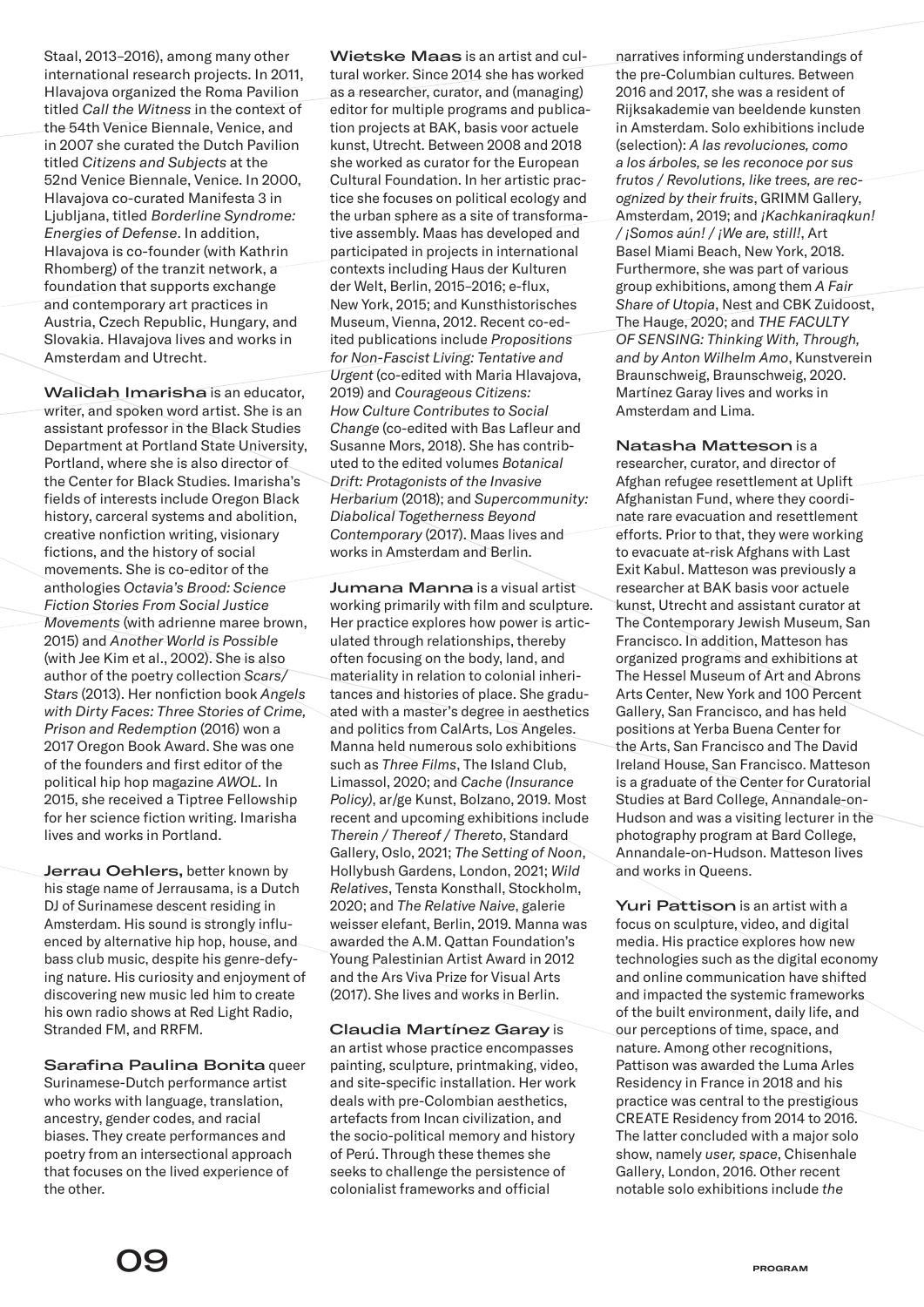*engine*, Douglas Hyde Gallery, Dublin, 2020; and *Trusted Traveller*, Kunst Halle Sankt Gallen, St. Gallen, 2017. With the work *sun\_set. pro\_vision*, he was part of *One Escape at a Time,* 11th Seoul Mediacity Biennale, 2021; and exhibited at *TECHNO*, MUSEION, Bolzano, 2021. He lives and works in London.

Amanda Piña's artistic work is concerned with the decolonization of art, focusing on the political and social power of movement to temporarily dismantle ideological separations between the: contemporary and traditional, human and animal, and nature and culture. She studied painting before studying physical theater in Santiago de Chile, theater anthropology in Barcelona, and contemporary dance and choreography in Mexico; Barcelona; Salzburg Experimental Academy of Dance, Salzburg; and National Choreographic Centre Montpellier, Montpellier. Her work has been presented in institutions such as Tanz Quartier Wien, Vienna; Kunsthalle Wien, Vienna; MUMOK, Vienna; Fondation Cartier pour l'Art Contemporain, Paris; Kunsten Festival des Arts, Brussels; De Single, Antwerp; Royal Festival Hall, London; Museo Universitario del Chopo, Mexico; and Santiago a Mil International Theatre Festival, Santiago. In 2018 she was awarded with the Fonca Arts Grant from the Mexican Government. Since 2008 she has lead nadaLokal, Vienna, a gallery space specialized in expanded choreography and performance which she founded together with the artist Daniel Zimmermann. She is a research fellow at DAS THIRD, in the Department of Theatre, Dance and Performance at Amsterdam University of the Arts, Amsterdam. Piña is a Chilean-Mexican artist living in Vienna and Mexico City.

Rachael Rakes is a curator, writer, and educator. She is the curator of public practice at BAK basis voor actuele kunst, Utrecht. She is also a programmer at large for the Film at Lincoln Center, New York, where she co-curates the festival *Art of the Real* and is on the committee of the New York Film Festival. She is a contributing editor for the non-western sonic research platform *Infrasonica,* and an editor at large for Verso Books. With Onyeka Igwe and Laura Huertas Millán, she organizes the curatorial and research initiative on alternative ethnographies, *Counter-Encounters*. Until 2019, she was the head curator, and manager of the curatorial program at De Appel, Amsterdam. Rakes has taught recently

at the Curatorial Studies Department at KASK & Conservatorium, Gent; The New School, New York; Harvard University, Cambridge, MA; and the New Centre for Research and Practice, Michigan; and has advised for Sandberg Instituut, Amsterdam, and HKU, Utrecht. Rakes is co-editor of the publications *Practice Space* (2019), and *Toward the Not-Yet: Art as Public Practice* (2021).

Jun Saturay is an artist who used to work as a dentist and community health worker in the Philippines. There, he used community theater as a tool to educate others about health, and was actively involved in human rights work and environmental advocacy. In 2003, he came to the Netherlands on a speaking tour about the link between human rights and extractive industries. Due to political persecution he was forced to seek political asylum. The main subject of his artistic, creative, and political work is the struggle for national and social liberation in the Philippines. He is currently part of a collective working with the basic activist kitchen, part of *Trainings for the Not-Yet*. Aside from his work at BAK, basis voor actuele kunst, Utrecht, Saturay is also working on a production about the rising fascist dictatorship in the Philippines together with theater artist Mitchy Mallorca Saturay, and others. Saturay lives and works in Utrecht.

Susan Schuppli is an artist-researcher whose work examines material evidence from war and conflict to environmental disasters and climate change. Her current work is focused on the politics of cold and is organized around the provocation of "Learning from ice." Creative projects have been exhibited throughout Europe, Asia, Canada, and the US. She is a recipient of a COP26 Creative Commission "Listening to Ice," sponsored by the British Council, which involves scientific and community-based work at Drang Drung Glacier in Ladakh. Schuppli has published widely within the context of media and politics and is author of the book *Material Witness: Media, Forensics, Evidence* (MIT Press, 2020). She is director of the Centre for Research Architecture, Goldsmiths University of London, London and is an affiliate artist-researcher and board chair of Forensic Architecture. Schuppli lives and works in London.

Artist Timur Si-Qin's interests in the evolution of culture, the dynamics of cognition, and contemporary philosophy weave together to create alternate kinds of environmental art. His work often challenges common notions of the organic versus the synthetic, the natural versus the cultural, the human versus the non-human, and other dualisms at the heart of western consciousness. Si-Qin's long term meta-project is the proposal of a new secular faith in the face of climate change, global pandemics, and biodiversity collapse called New Peace. Through New Peace individual works aggregate into a hyper-distributed and branded ecosystem of signifiers. Drawing from disparate disciplines like the anthropology of religion, marketing psychology, and new materialist philosophy, Si-Qin regards spiritualities as cultural softwares capable of deep behavioral and political intervention. Si-Qin is of German and Mongolian-Chinese descent and grew up in Berlin, Beijing, and in the Southwest United States. Recent exhibitions include Von Ammon Co., Washington, DC; Riga Biennial of Contemporary Art 2, Riga; 2019 Asian Art Biennale, Taichung City; 5th Ural Industrial Biennale of Contemporary Art, Ekaterinburg; UCCA Center for Contemporary Art, Beidaihe; Spazio Maiocchi, Milan; The Highline, New York; and Magician Space, Beijing. Si-Qin lives and works in New York.

Rolando Vázquez is a teacher and decolonial thinker. He is regularly invited to deliver keynotes on decoloniality at academic and cultural institutions. Vázquez is currently associate professor of sociology at University College Roosevelt, Middelburg, and cluster chair at the University College Utrecht, Utrecht. Since 2010, with Walter Mignolo, he co-directs the annual Maria Lugones Decolonial Summer School, now hosted by Van Abbemuseum, Eindhoven. In 2016, under the direction of Gloria Wekker, he co-authored the "Let's do Diversity" report of the University of Amsterdam Diversity Commission. Vázquez's work places the question of the possibility of an ethical life at the core of decolonial thought and advocates for the decolonial transformation of cultural and educational institutions. His most recent publication is *Vistas of Modernity: Decolonial aesthesis and the End of the Contemporary*, 2020. Vázquez lives in The Hague.

Evelyn Wan is assistant professor in media, arts, and society at the Department of Media and Culture Studies at Utrecht University, Utrecht. Her work on the temporalities and politics of digital culture and algorithmic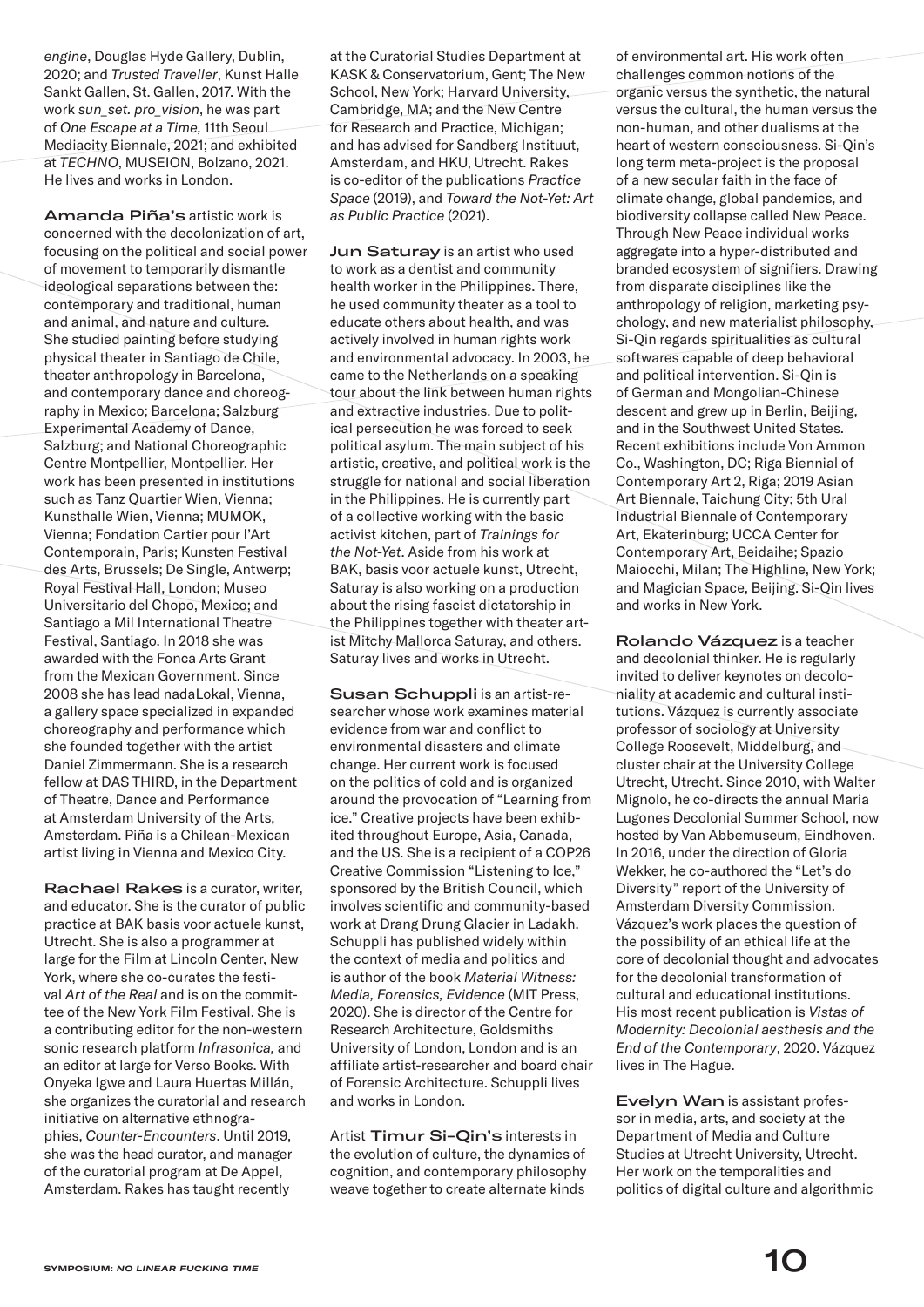governance is interdisciplinary in nature, and straddles media and performance studies, gender and postcolonial theory, and legal and policy research. She also conducted postdoctoral research at the Tilburg Institute for Law, Technology, and Society at Tilburg University, Tilburg. She graduated *cum laude* from her PhD program with her dissertation *Clocked!: Time and Biopower in the Age of Algorithms* (2018) and was awarded a national dissertation prize by the Praemium Erasmianum Foundation in the Netherlands in 2019. Evelyn lives and works in Utrecht.